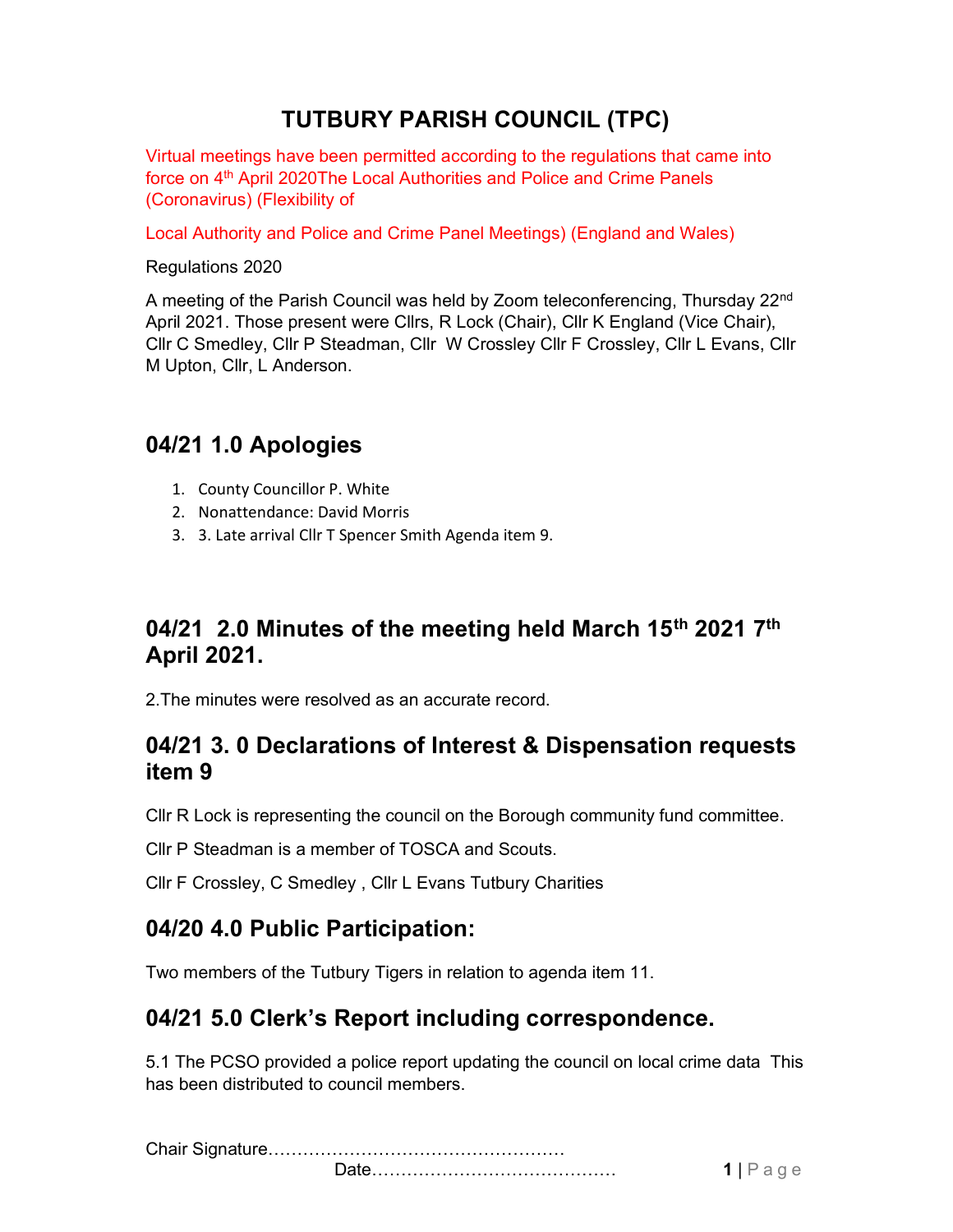5.2 A request for a choir to use the changing rooms facilities at Cornmill Lane to facilitate a picnic in the school holidays.

# 04/21 6. Borough and County Council Report

6.1 County Councillor P White sent his apologies and updates via the chair regarding a meeting that was held by Highways at Green Lane was not the public meeting that the parish council are waiting for and sending representatives to.

6.2 Borough Cllr Gaskin reported that the Leisure centres have now reopened following the lifting of the Corona Virus restrictions.

6.3 Cllrs asked for an update on the moving of the library to the Town centre. However, Cllr Gaskin did not have all the details but would update the parish council when more information is available. He was aware that the roof needed repair and it would be expensive to complete. He was aware that the shelving in the existing library was portable and could easily be moved. The existing library maybe used as a nature visitor centre or event venue. It was suggested that this could be added to a future agenda.

6.4 Cllr Gaskin did not have an update on Bin provision and air monitoring that Cllr Raybould was dealing with but would get an update for the next meeting.

## 04/21 7. 0To 7. To update the council on the End of Year **Accounts**

7. 1 The clerk distributed summary reports for the year End of year Accounts see Appendix 1 and 2. The expenditure for the financial year was considerably lower than normal due to the cancellation of events that the council would have financially supported . There was a reduction in grant requests and planned expenditure plans have been put on hold due to the Corona Virus restrictions, the reserve is higher than expected and therefore the next financial year budget will need to be adjusted to reflect this.

7.2 Cllrs raised concern on the high reserve and the clerk encouraged the Cllrs to reviewing the earmarked reserved and to increase the expenditure to improve the facilities for the parishioners. The chair reaffirmed that expenditure should be increased. Members recommended that the parishioners should be consulted in how this could be utilised for the benefit of the parish. Long term plans should be put in place for maintaining facilities and looking at a long-term plan for larger projects.

7.3 A members suggested purchasing speed indicator signs out of the increase reserve and additional planters on the High street. Cllr Evans agreed to look in to this.

| Chair S |  |
|---------|--|
|         |  |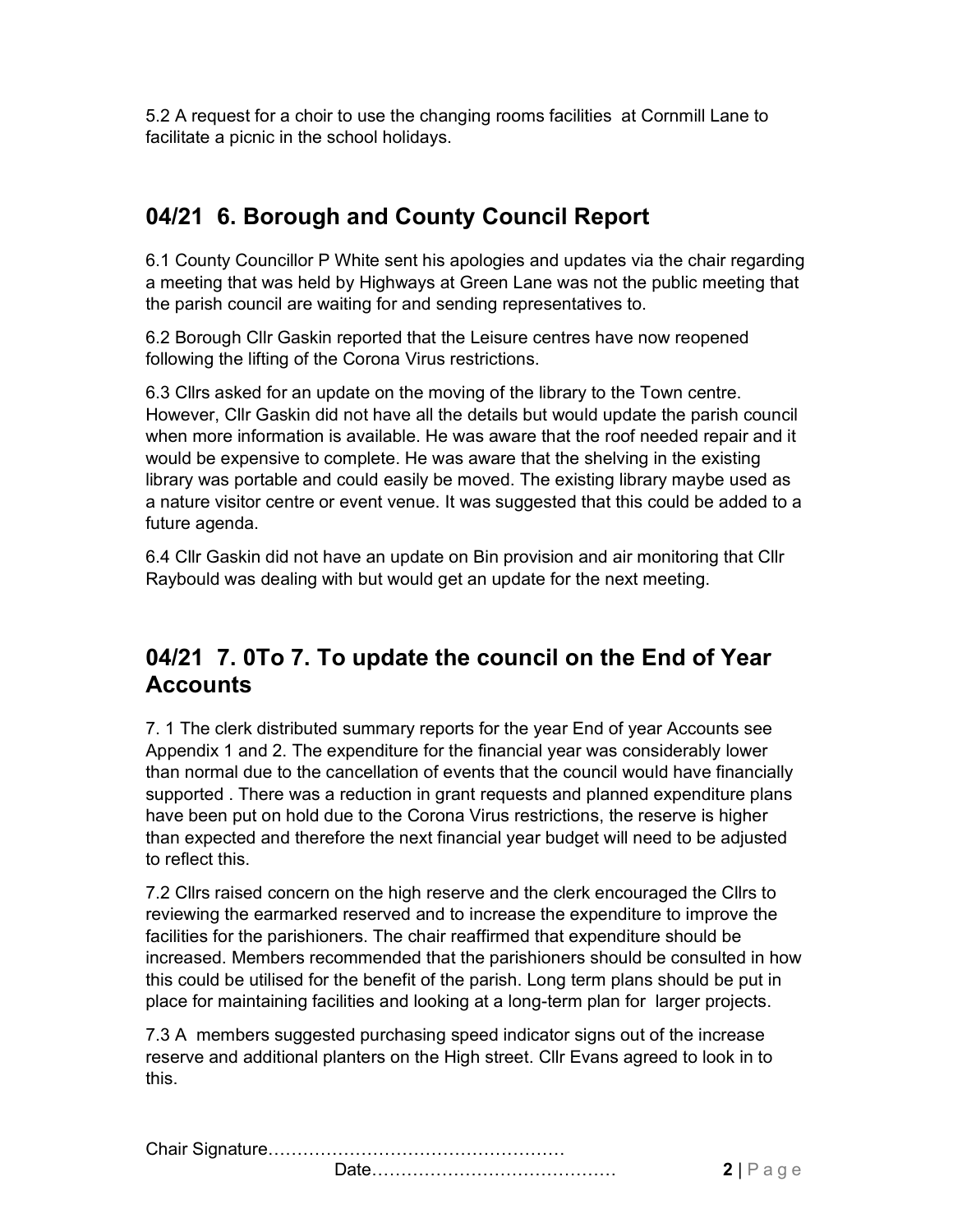7.4 The admin contingency figure includes the unallocated budget not in the earmarked reserves.

7.5 Tutbury village news is still purchased but is amalgamated in the publications budget code.

#### 04/21 8.0 To approve the accounts for payment.

8.1 The accounts were proposed and seconded and approved for payment.

| <b>Date</b> | <b>Description</b>                                | <b>Supplier</b>                                    | <b>Net</b> | <b>VAT</b> | <b>Total</b> | <b>Totals</b> |
|-------------|---------------------------------------------------|----------------------------------------------------|------------|------------|--------------|---------------|
|             | <b>Clerks Salary</b>                              | <b>Karen Duffill</b>                               | 953.86     | 0.00       | 954.46       |               |
| 22.04.22    | <b>Clerks Expenses</b>                            | Karen Duffill                                      | 31.00      | 0.00       | 31.00        |               |
| 22.04.22    | <b>Strimmer Service</b>                           | Karen Duffill(Tutbury<br>Garden Machinery)         | 58.25      | 11.16      | 69.90        | 1,055.36      |
| 22.04.23    | Legionella Control                                | <b>Sterilizing Services Ltd</b>                    | 45.00      | 9.00       | 54.00        |               |
| 22.04.24    | <b>Employee Pension</b><br>Contribution           | <b>Staffordshire County</b><br><b>Pension Fund</b> | 163.92     | 0.00       | 163.92       |               |
| 22.04.21    | <b>Clerks Employer</b><br>Pension                 | <b>Staffordshire County</b><br><b>Pension Fund</b> | 297.52     | 0.00       | 297.52       |               |
| 22.04.25    | <b>National Insurance</b>                         | <b>HMRC</b>                                        | 103.79     | 0.00       | 102.50       | 461.44        |
| 22.04.26    | Street cleaning and<br>maintenance                | M Guest                                            | 338.00     | 0.00       | 338.00       |               |
| 22.04.27    | subscription                                      | <b>SLCC Cheshire</b>                               | 166.00     | 0.00       | 166.00       |               |
| 22.04.28    | Cheque                                            |                                                    |            |            |              |               |
| 22.04.29    | <b>Charity House Rent</b>                         | <b>Tutbury Parish Charities</b>                    | 150.00     | 0.00       | 150.00       |               |
| 22.04.30    | <b>Playing Fields rent</b>                        | Tutbury charities                                  | 250.00     | 0.00       | 250.00       | 400           |
| 22.04.21    | <b>Direct Debits</b>                              |                                                    |            |            |              |               |
| 22.04.21    | <b>Changing Room Gas</b><br>Supply                | <b>Opus Energy</b>                                 | 17.53      | 0.88       | 18.41        |               |
| 22.04.21    | <b>Changing Room</b><br><b>Electricity Supply</b> | <b>Opus Energy</b>                                 | 11.36      | 0.57       | 11.93        |               |
| 22.04.21    | subscription                                      | <b>Staffordshire Wildlife Trust</b>                | 3.50       | 0.00       | 3.50         |               |

Chair Signature…………………………………………… Date…………………………………… 3 | P a g e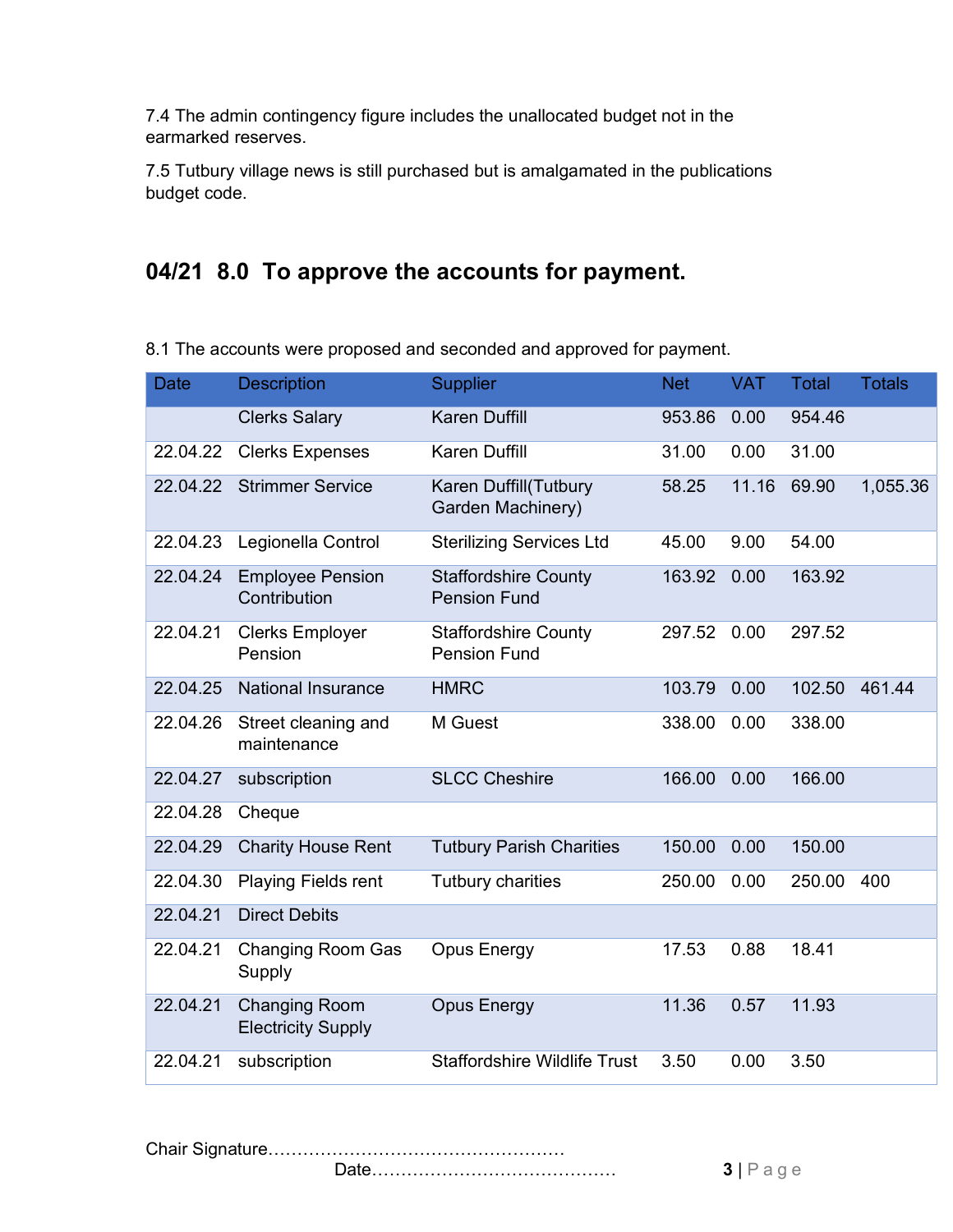## 04/21 9.0 To receive an update on the Community Fund bid and next steps.

9.1 The chair of the charities committee who is also a member of the parish council reported that the Parish Charities Committee acting as the land owner, had met to decide on whether to grant permission for anew community building at Cornmill Lane. Five charities committee members voted, and it was unanimous not to grant permission. Parish Cllrs involved in proposing the new community building were excluded from voting but were able to attend the meeting. The charities committee stated that this was a conflict of interest. However, there were no pecuniary interests that were declared. Non pecuniary interest of being a parish Cllrs involved in the working party was deemed the conflict.

9.2 Cllrs involved in proposing a new community building for the funding bid were very disappointed. They felt that there had been a considerable effort made and the deadlines were very tight in getting an alternate proposal together.

9.3 The clerk enquired if the other improvements that were previously suggested to the Charities committee, improved pedestrian access and new hardstanding carpark , or a new Multi Use Games Area were considered by the charities committee. The charity committee did not consider these as they were unaware of them due to the absence of the council members that would have been able to inform the charity committee of the plans. The Parish Council clerk had informed clerk of the charities of other considerations.

Cllr T Spencer Smith joined the meeting.

9.4 Cllrs agreed that alternative bids should be considered and putting long term plans in place.

## 04/21 10. 10. To review and approve changes to the clerk's contract and related Employment policies.

10.1 The clerk distributed the Model National Association of Local Councils Employment Contract to the Cllrs to consider. This contract was more comprehensive than the existing contract. The model contract made reference to other related policies including.

- **•** Annual leave Policy
- Councillor and Clerk relations Policy
- **•** Expenses Policy
- Homeworking policy

Chair Signature……………………………………………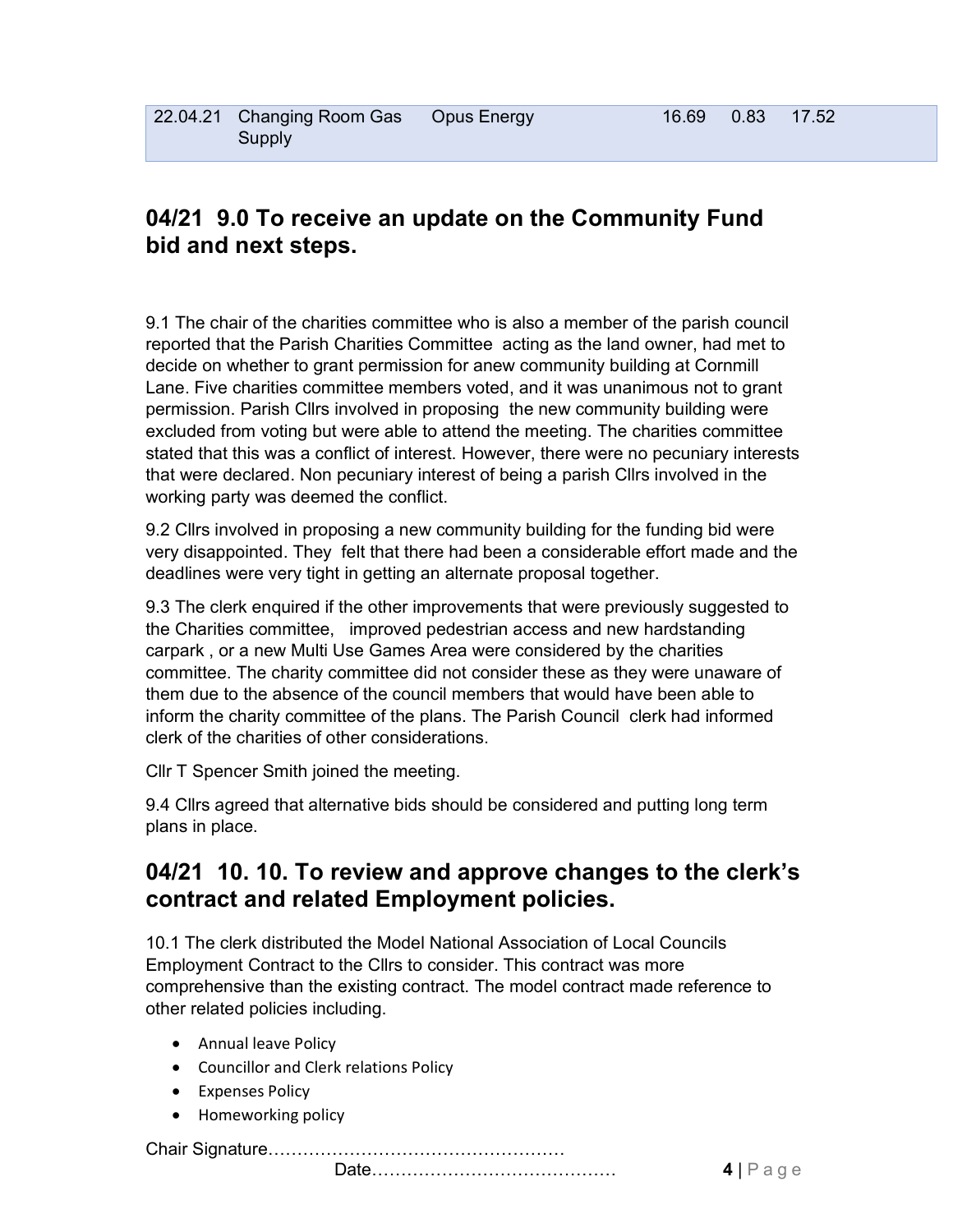- Lone working Policy
- Sickness and Absence Policy
- **•** Grievance Policy

10.2 The clerk's hours are 18 a week and an amendment had been granted from 16 to 18 .however, a new contract was not issued at the time. The clerk has 6 years' service. The annual leave element in the existing contract was out of date and did not fall in line with the recommend standard for clerks.

10.3 Cllrs believed that this should be reviewed by the staff committee rather than in a full parish council meeting. However, this has been considered by the chair and the vice chair who are members of the existing staffing committee. The policies are generic and not specific to an individual and the individual terms were not being changed. A member suggested that it could have been handled by the emergency committee/.Cllrs suggested that this related committee structure was reviewed.

#### Resolution

It was proposed and seconded, Cllrs voted in favour to adopt the Model Contract and the associated policies.

## 04/21 To review fees and usage, respond to a request for an additional team to use the Cornmill Lane pitch for Sunday league football.

11.1 The clerk briefed the Cllrs on the implications of an additional team playing on the pitch and using the facilities for Sunday league football, Considerations included are listed below.

- Increase usage of the pitch to weekly matches would require extra grass cutting, this would be weekly rather that the fortnightly cuts already in place, would £55 for an additional cut and marking out when weekly mowing was required.
- Increase in maintenance of the pitch with more players, the pitch is due to be vertidrained at a cost of approximately £300. This has been recommended by an independent groundsman that this is done twice a year.
- Tutbury Tigers were charged £500 last season however, this was levied due to the pandemic, the previous year the fees were levied.
- The changing room total running costs last year without insurance or additional maintenance costs £2589
- The Tigers manage the changing room facility themselves and are responsible for clearing the pitch of dog waste and litter and keeping the facility clean and tidy.

11.2 The chair of Tutbury Tigers briefed the Cllrs on the size and scope of Tutbury Tigers. He reported that there were 150 members and 126 players who were proud to have a home ground art Cornmill Lane He has spoken to the new team and encouraged them to be part of the Tigers club to reduce admin and league costs and to facilitate their matches at Cornmill Lane. He updated the Cllrs on the expenditure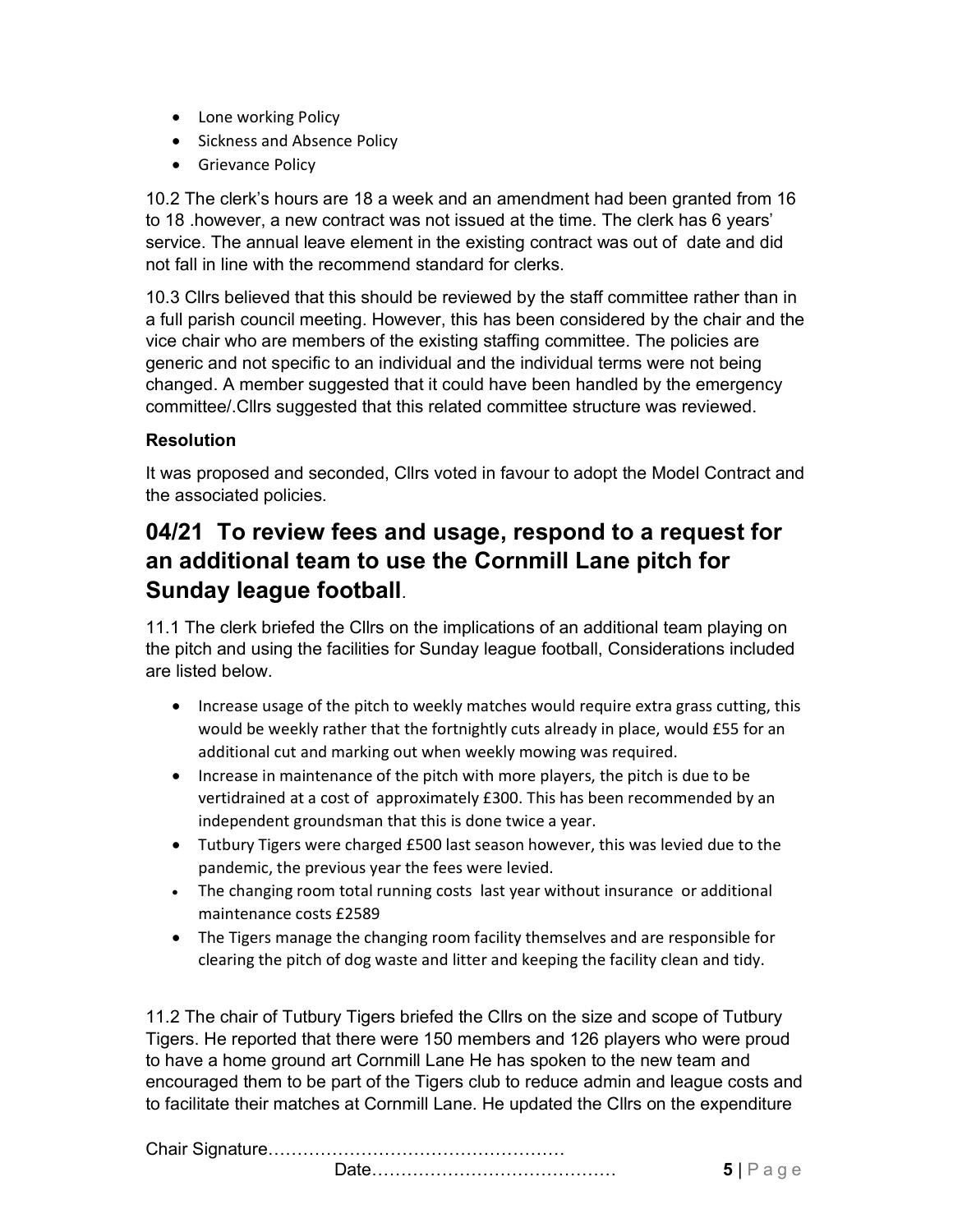that the club had spent on pitch maintenance and the voluntary efforts of tidying up the container and the changing rooms.

11.3 To secure the future and growth of Tutbury Tigers the football chair enquired if a longer-term lease could be considered. If a 5- or 10-year lease agreement was put in place this would mean that the club could apply for funding to improve the club and facilities. The clerk recommended that the lease terms would need checking with the charities committee, the playing fields committee will investigate the options available.

11.4 The clerk recommended that a committee was supported to make decisions and to maintain the facilities/ There is not enough clerk time to look after these facilities adequately. The committee could work with the football team to look at longer term planning and running of the facilities.

11.5 It was proposed that the £500 fee previously charged will not be reinstated. There will be no charge for next season for all the junior and senior teams. However, members stated that the effects of the pandemic were still a threat and that the club should be supported further.

Resolution

.

It was proposed and seconded to waive the fee again for the following 21 -22 season and to work with the club in enhancing and securing long term plans for Cornmill Lane. Cllrs voted in favour to waiver the fee.

#### 04/21 12.0 To discuss and approve delegation to the chairman to submit a response to the Government consultation on Remote Meetings.

12.1 A consultation has been launched in response to the Government update that Remote meetings will not continue after the Covid regulations have expired. Members raised concern that they did not feel that remote meetings were a positive thing. It was requested to be minutes that the chair would not respond until he had received email responses from members to ensure that their opinions were reflected in the response. The chair confirmed that there were some clear advantages and disadvantages and that this would be reflected in his response. Members suggested that there was a place for v to virtual meetings to be used in the future for working parties and in some cases allowed more access to the public to attend than face to face meetings. However, members were keen to return to face-to-face meetings where Cllrs can meet with each other and public.

#### **Resolution**

Chair Signature……………………………………………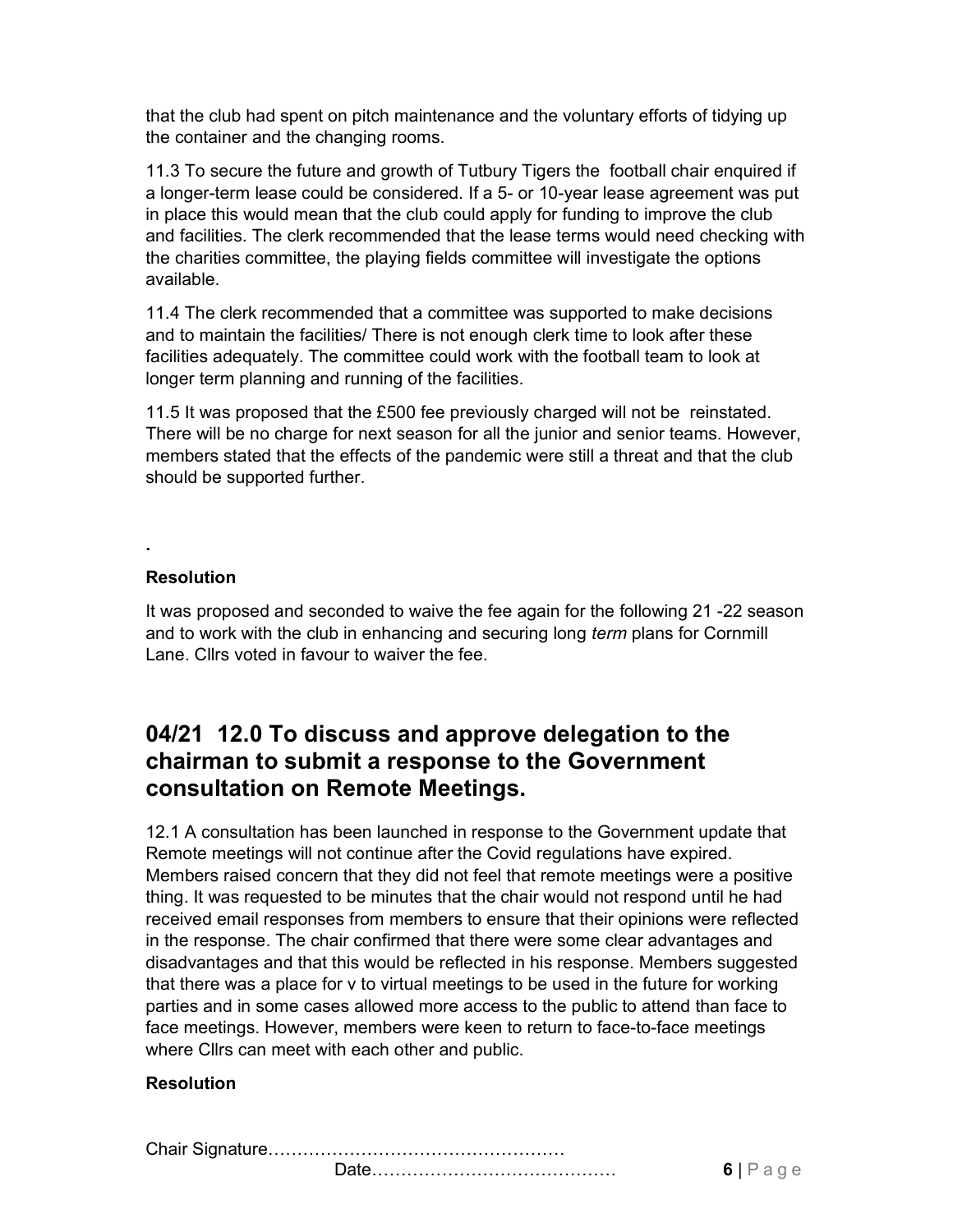It was proposed and seconded that once the chair receives email feedback, he will complete the response to the consultation before the  $17<sup>th of</sup>$  June. He will reflect the positive and negative aspects of virtual meetings including the main points of the accessibility and inclusivity of virtual meetings.

#### 04/21 13.1 To consider a Dog Agility course at Cornmill Lane.

13.1 Cllrs F Crossley and W Crossley declared an interest on this agenda item and left the metering.

13.2 A previous resolutions had been made not to support other bids for the community grant fund. However, the proposer is not seeking the parish council support for the project but is seeking permission that this can be pursued independently at the location of Cornmill Lane.

It was proposed and seconded to continue the meeting to discuss the final agenda items past 9.30pm

Members raised concern about the suitability of dog agility in this area due to current problem with dog fouling at the playing fields where children are playing and on the football pitches. Other concerns were raised that this was not un keeping of a long-term plan to improve the sporting facilities for younger people. Members suggested it was a good idea but not a suitable location for this.

#### Resolution

The clerk will inform the proposer that the opinion of the parish council is that Dog Agility is good idea but that the location of Cornmill lane is not suitable due to the current problem and with dog fouling and does not complement the long-term plan of improving the sporting facilities for children and young people on that site.

## 04/21 14.0 Items for the next Agenda

- To review existing policies
- Internal audit review
- Signing the external audit documentation
- Community Fund update.

## 04/21 15 Date of Next Meeting

26<sup>th</sup> April Annual meeting of the Parish

27<sup>th</sup> April Working Party Community Fund Meeting.